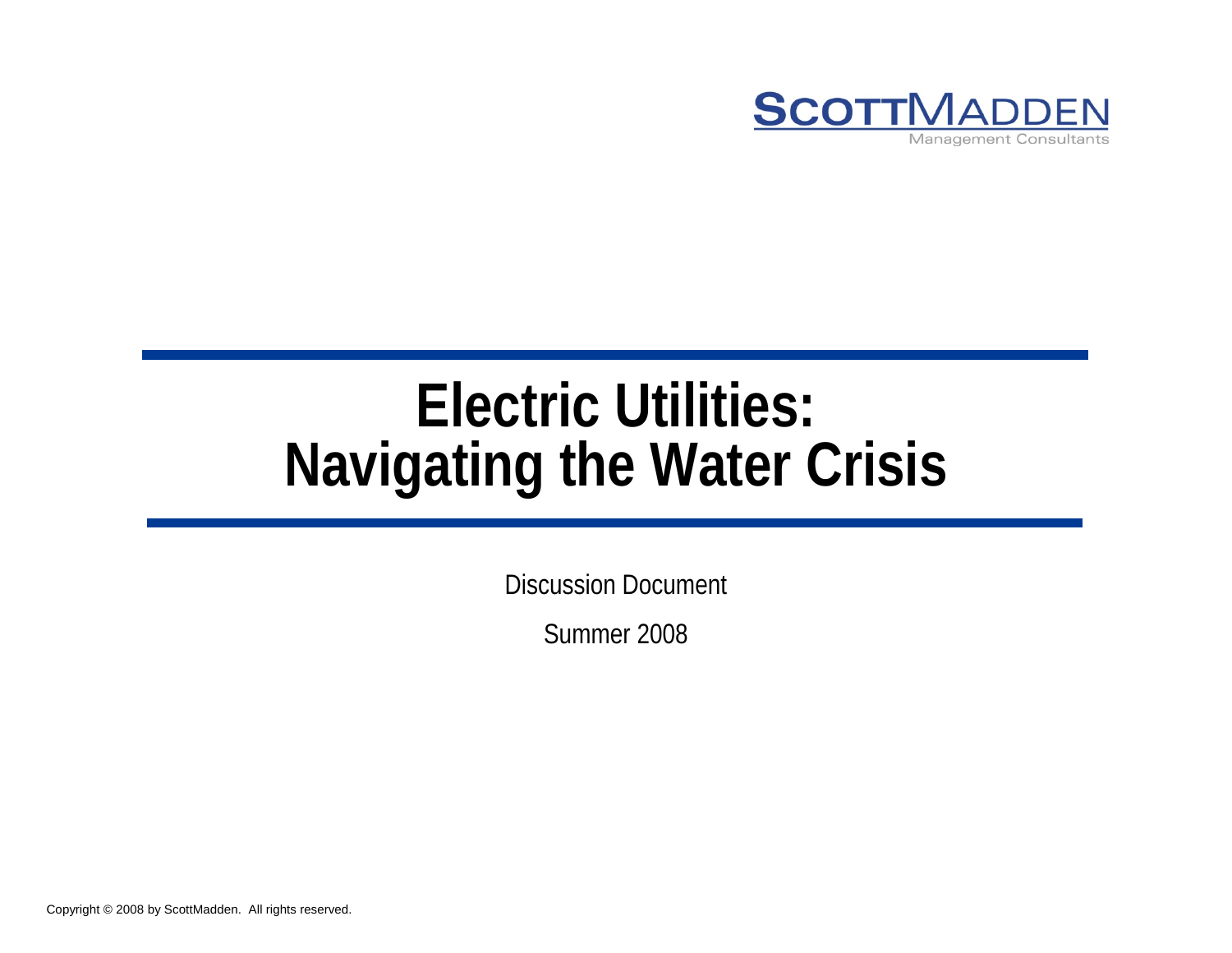### **Contents**

- ♦ Recent Headlines
- ♦ Water Shortages are Forecast to Continue
- ♦ Energy-Water Conflicts Have Already Started
- ♦ Both Methods of Generation Cooling Are Vulnerable to Drought
- ♦ Risks to the Electric Utility: Illustrative Example
- ♦ Getting in Front of the Water Challenge: ScottMadden Capabilities
	- —The ScottMadden Risk Preparedness Model
	- Project Approach
	- Typical Schedule

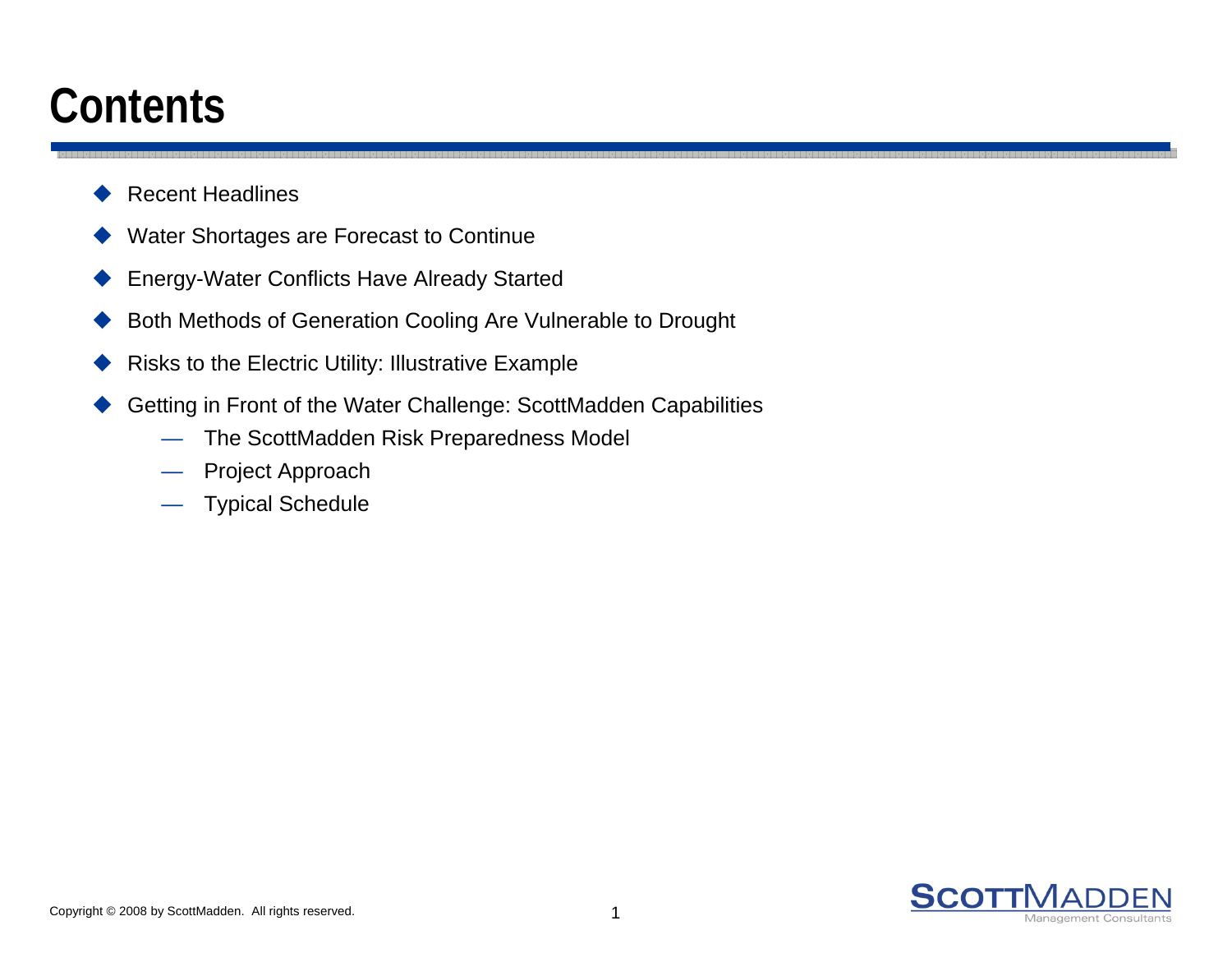### **Recent Headlines**



Management Consultants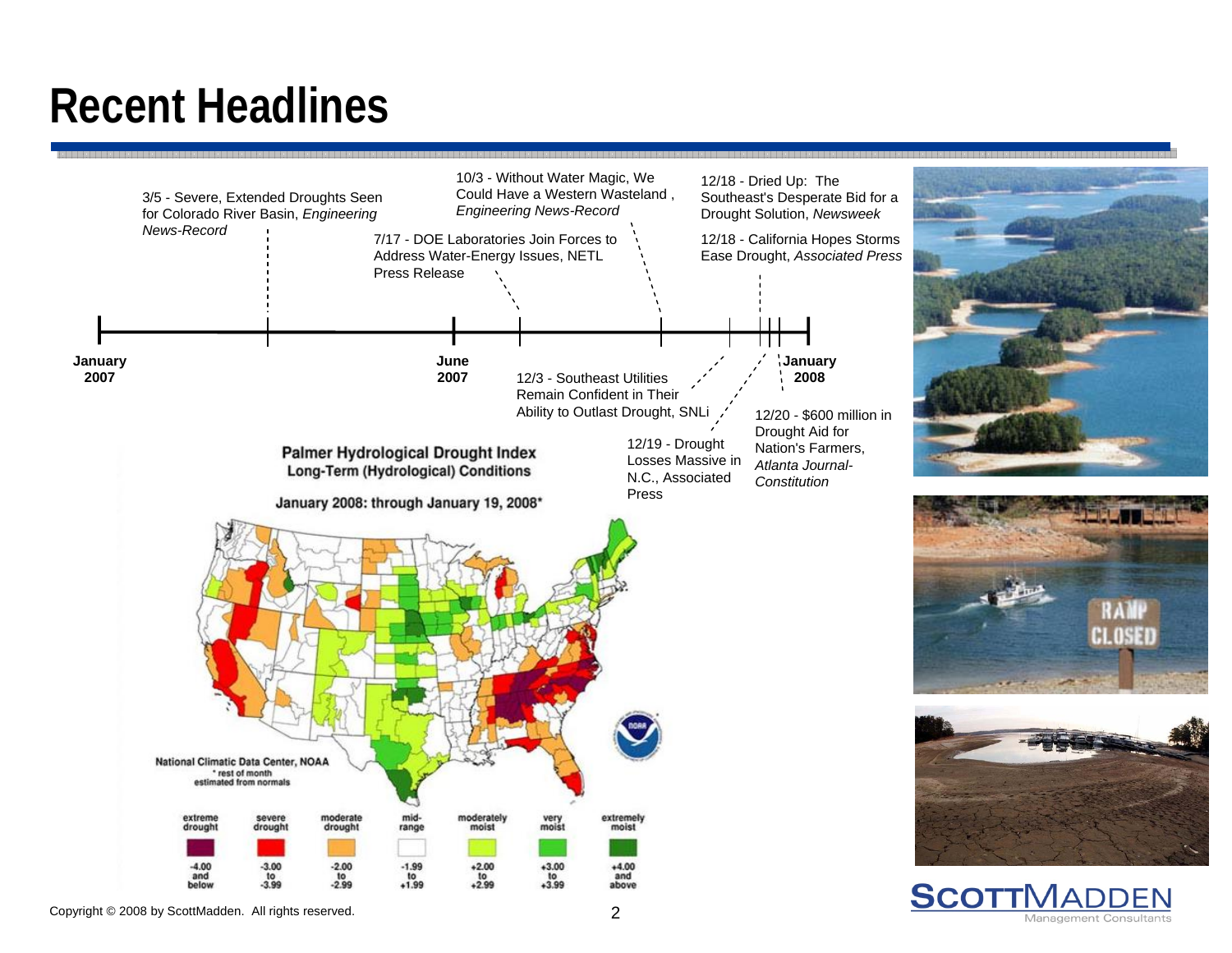## **Water Shortages are Forecast to Continue**

**We have probably not yet seen the worst of the drought conditions…and there are no "silver bullet" solutions on the horizon**

- ♦ The Southwest and Northwest, two of the fastest growing regions, have low precipitation and growing water concerns
- ♦ Population (and consequently, load) growth in these regions, combined with the electric industry's reliance on surface water, presents a distinct risk
- ♦ Surface water sources, many of which have been hard-hit in the recent droughts, are unlikely to recover quickly
- ♦ Construction of new reservoirs is limited due to a combination of environmental pressures and dwindling sites
- ♦ Alternative technologies, such as air- and hybridcooled technologies, present significant technical and physical implementation barriers



**Survey of Likely Water Shortages Over the Next Decade Under Average Conditions** (GAO, 2003)

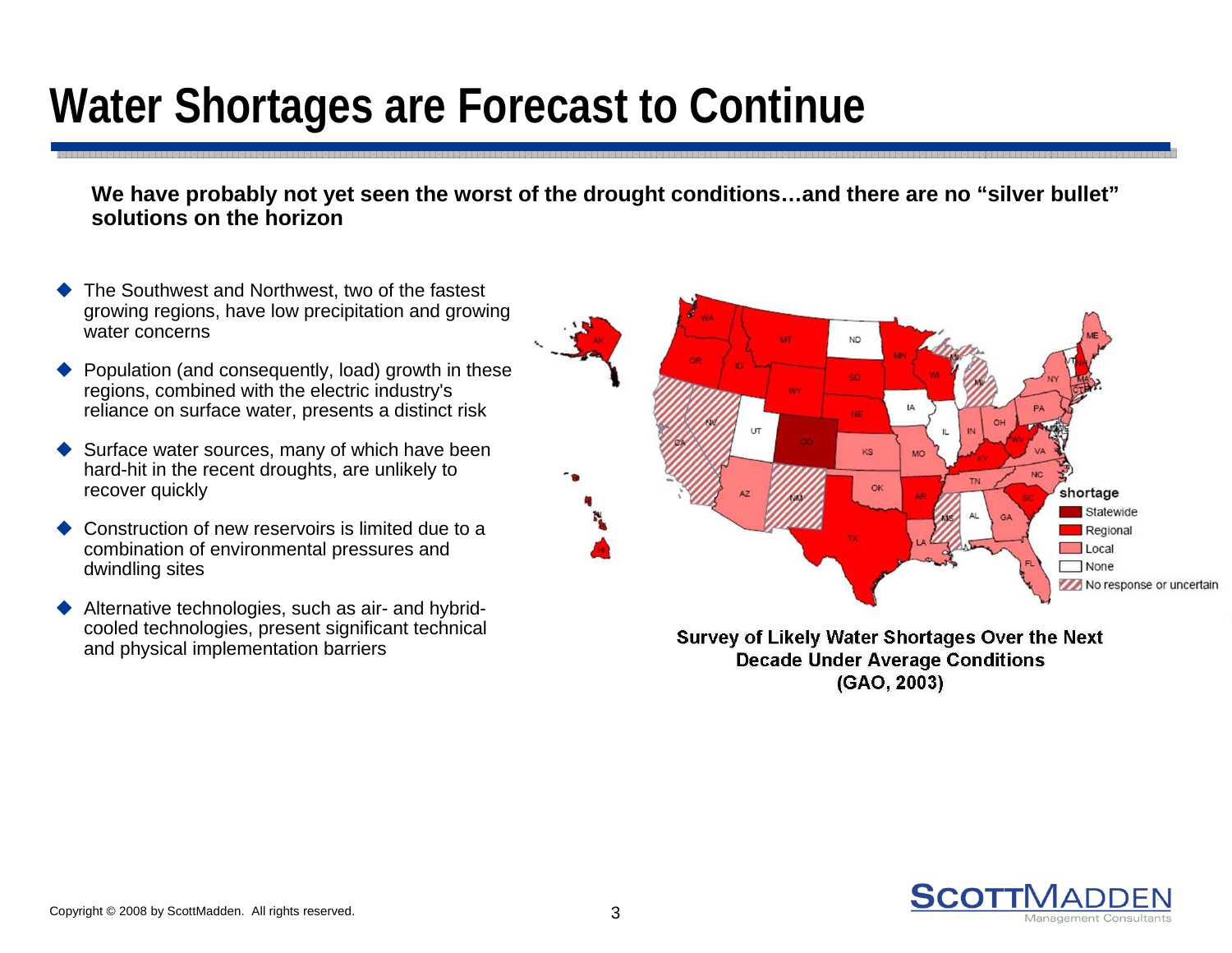## **Energy-Water Conflicts Have Already Started**

**Energy-water conflicts have always been a concern but have increased in frequency during the last five years**



- 1. Browns Ferry Nuclear Power Plant, part of the TVA complex on the Tennessee River, often experiences warm river flows, such that the temperature of the water at the plant's cooling intakes often approaches or exceeds the Alabama water quality criterion of  $86^\circ$ F, nearly the plant's discharge limit of 90°F (Curlee and Sale, 2003; Gibson, 2006).
- 2. Washoe County, Nevada residents expressed opposition to a proposed coal-fired power plant's planned water use (*Reno Gazette-Journal*, 2005).
- 3. A proposed coal-fired power plant on Lake Michigan (Wisconsin shore) is strongly opposed by environmental groups because of potential effects of the facility's cooling water-intake structures on the lake's aquatic life (*Milwaukee Journal Sentinel*, 2005).
- 4. Low water on the Missouri River leads to high pumping energy, blocked screens, lower efficiency, load reduction, or shutdown at power plants (Kruse and Womack, 2004).
- 5. Georgia Power lost a bid to draw water from the Chattahoochee River for power plant cooling (Hoffman, 2004).
- 6. A New York Entergy plant was required to install a closed-cycle cooling water system to prevent fish deaths resulting from operation of its once-through cooling water system (Clean Air Task Force, 2004).
- 7. Hot discharge water from the Brayton Point coal plant on the Massachusetts/Rhode Island border cited by EPA as contributing to an 87 percent reduction in fin fish in Mt. Hope Bay; EPA mandates a 94% reduction water withdrawal, replacing seawater cooling with freshwater cooling towers (Clean Air Task Force, 2004).
- 8. University of Texas researchers said power plants would have to curtail production if 20<sup>th</sup> century drought conditions recurred (Clean Air Task Force, 2004).
- 9. As a result of the 1999 drought, water-dependent industries along the Susquehanna reported difficulty getting sufficient water supplies to meet operational needs (GAO, 2003).
- 10. The Tennessee governor imposed a moratorium in 2002 on the installation of new merchant power plants because of cooling constraints (Curlee and Sale, 2003).
- 11. Southern States Energy Board-member states cited water availability as a key factor in the permitting process for new merchant power plants (Feldman and Routhe, 2003).
- 12. The South Dakota governor called for a summit to discuss drought-induced low flows on the Missouri River and the impacts on irrigation, drinking-water systems, and power plants (U.S. Water News Online, 2003).
- 13. Arizona rejected permitting for a proposed power plant because of potential impact on a local aquifer (*Tucson Citizen*, 2002).
- 14. Idaho opposed to proposed power plants because of impact on aquifer (U.S. Water News Online, 2002).

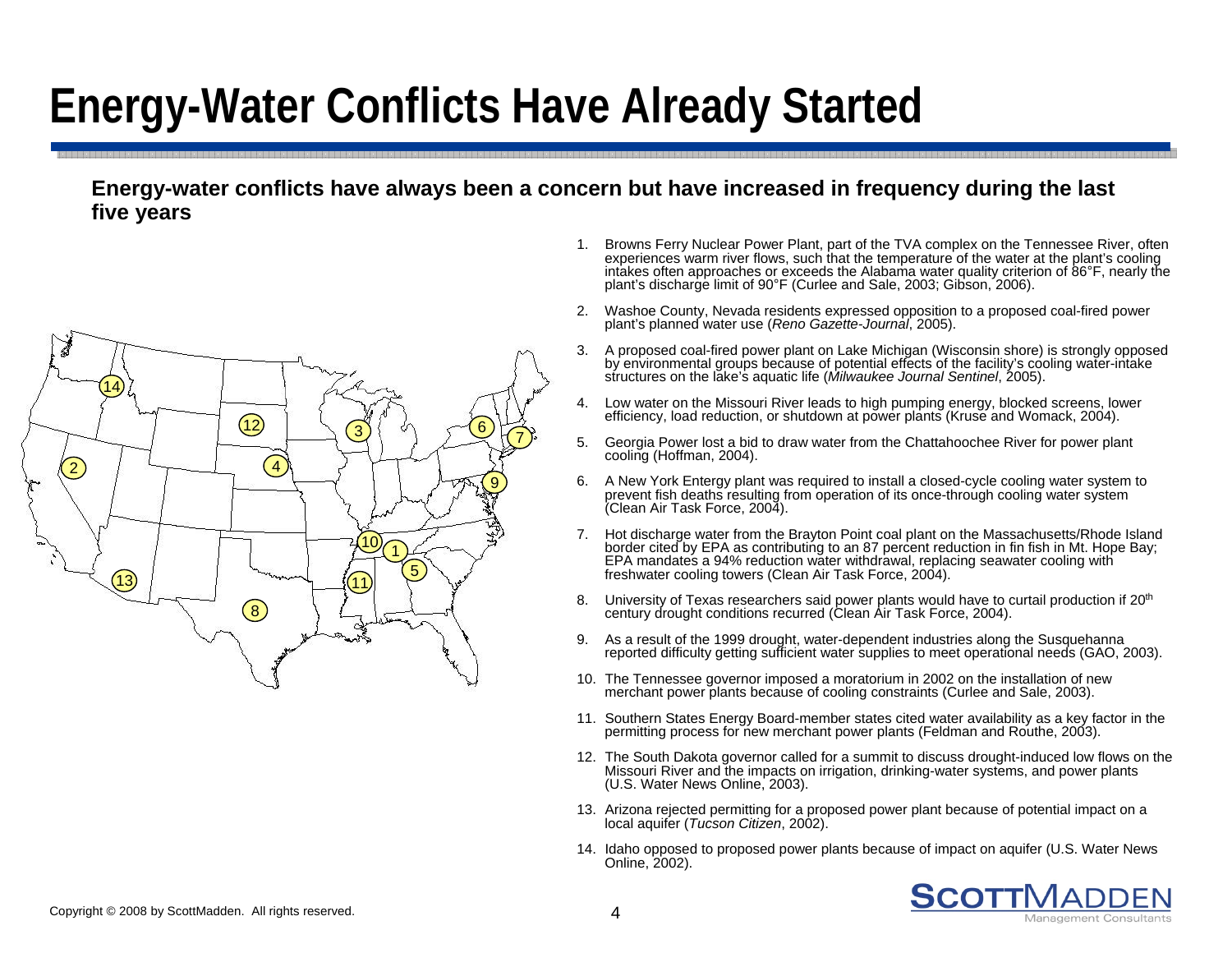### **Both Methods of Generation Cooling Are Vulnerable to Drought**

**Two cooling system designs are prevalent in the United States today: open loop (or once-through) and closed loop. Neither cooling system is advantageous in drought conditions: open loop systems have high withdrawal rates and closed loop systems have high consumption rates**

| <b>Fuel and Plant Type</b>                                    | <b>Cooling</b><br><b>Process</b> | <b>Water Intensity (gal/MWh)</b> |                    |                                               |                                 |  |  |  |
|---------------------------------------------------------------|----------------------------------|----------------------------------|--------------------|-----------------------------------------------|---------------------------------|--|--|--|
|                                                               |                                  |                                  | <b>Other Use</b>   |                                               |                                 |  |  |  |
|                                                               |                                  | <b>Withdrawal</b>                | <b>Consumption</b> | <b>Consumption /</b><br><b>Withdrawal (%)</b> | <b>Withdrawal / Consumption</b> |  |  |  |
| Fossil,<br><b>Biomass,</b><br>or Waste Fired Steam Generation | <b>OL</b>                        | $20,000 - 50,000$                | $-300$             | $1 - 2%$                                      | $-30$                           |  |  |  |
|                                                               | $CL + Tower$                     | $300 - 600$                      | $300 - 480$        | 80 - 100%                                     |                                 |  |  |  |
|                                                               | $CL + Pond$                      | $500 - 600$                      | $-480$             | $80 - 96%$                                    |                                 |  |  |  |
|                                                               | Dry                              | 0                                | $\mathbf 0$        | n/a                                           |                                 |  |  |  |
| <b>Nuclear</b>                                                | <b>OL</b>                        | $25,000 - 60,000$                | $-400$             | $1 - 2%$                                      | $-30$                           |  |  |  |
|                                                               | $CL + Tower$                     | $500 - 1,100$                    | $400 - 720$        | $65 - 90\%$                                   |                                 |  |  |  |
|                                                               | $CL +$ Pond                      | $800 - 1,100$                    | $-720$             | $65 - 90\%$                                   |                                 |  |  |  |
|                                                               | Dry                              | 0                                | 0                  | n/a                                           |                                 |  |  |  |
| <b>Natural Gas Combined Cycle</b>                             | <b>OL</b>                        | $7,500 - 20,000$                 | 100                | $1\%$                                         | $7 - 10$                        |  |  |  |
|                                                               | $CL + Tower$                     | $-230$                           | ~180               | 78%                                           |                                 |  |  |  |
|                                                               | Dry                              | 0                                | 0                  | n/a                                           |                                 |  |  |  |
| <b>Coal Integrated Gasification (IGCC)</b>                    | $CL + Tower$                     | $-250$                           | $-200$             | 80%                                           | $7 - 10 + 130$ (process water)  |  |  |  |

Notes; OL=open loop, CL= closed loop; Other Uses include cooling loads for turbines, equipment washing and hygiene

- ♦ Thermoelectric generation withdraws about 136 billion gallons of water per day and consumes 3.3 billion gallons per day
- ♦ A typical combined cycle plant<sup>1</sup> with a closed loop system and cooling tower will withdraw 1.8 million gallons of water and consume 1.4 million gallons every day – the equivalent of filling and draining more than *two* Olympic sized swimming pools
- ♦  $\blacklozenge$  Withdrawal and consumption needs are higher with scrubbers and/or  $\mathsf{CO}_2$  capture
	- Wet scrubbers being added to existing coal-fired generation for SO<sub>2</sub> control will increase withdrawal and consumption by about 5 percent
	- $\quad \quad \quad \text{CO}_2$  capture, if widely adopted, could increase withdrawals by 1.7 to 4.1 billion gallons per day
- ♦ In addition to generation concerns, coal mining consumes 70– 60 million gallons of water per day

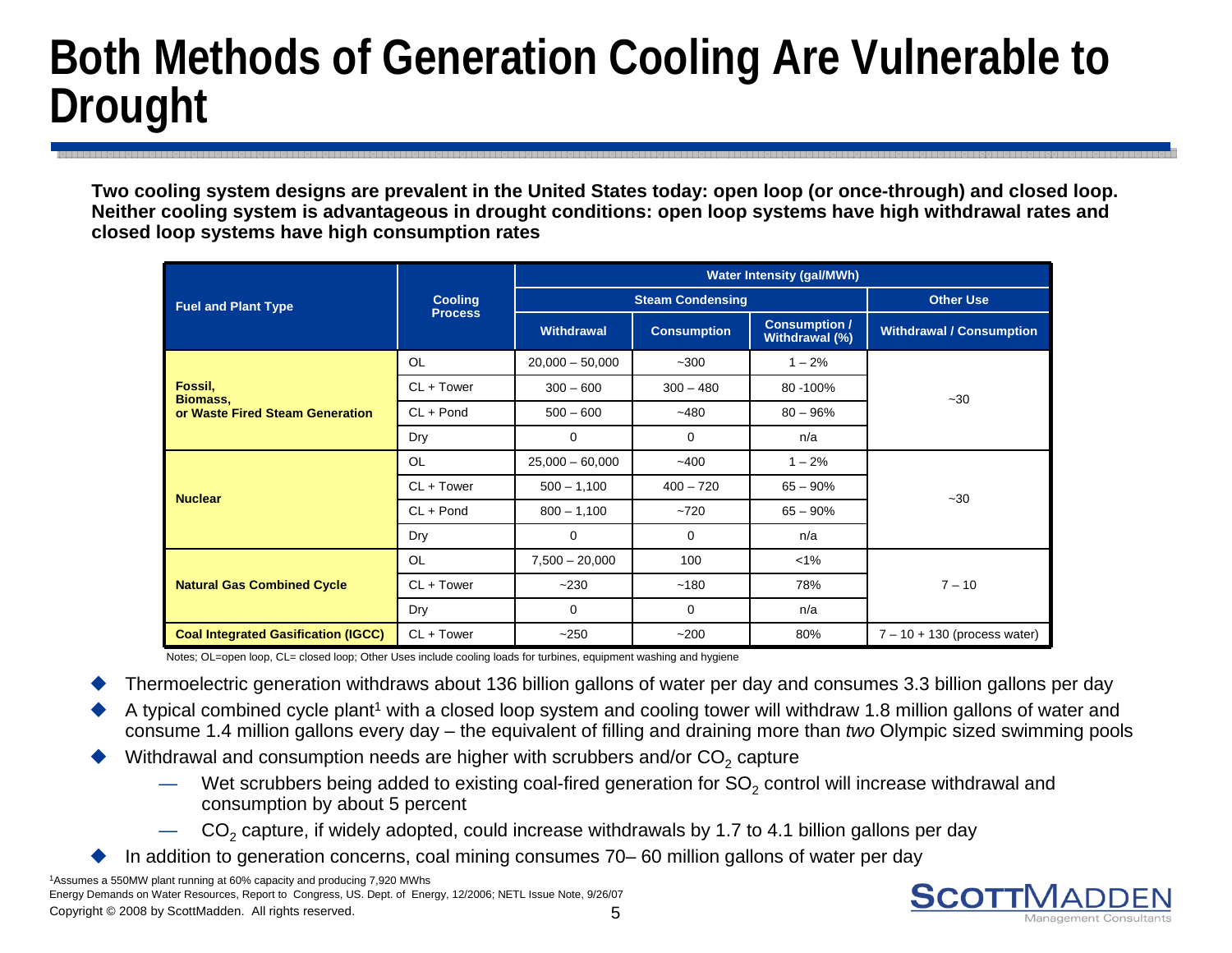## **Risks to the Electric Utility – Illustrative Example**

**A water shortage presents both operational and financial risks to an electric utility, therefore mitigation strategies should be established to deal with both risks.** 



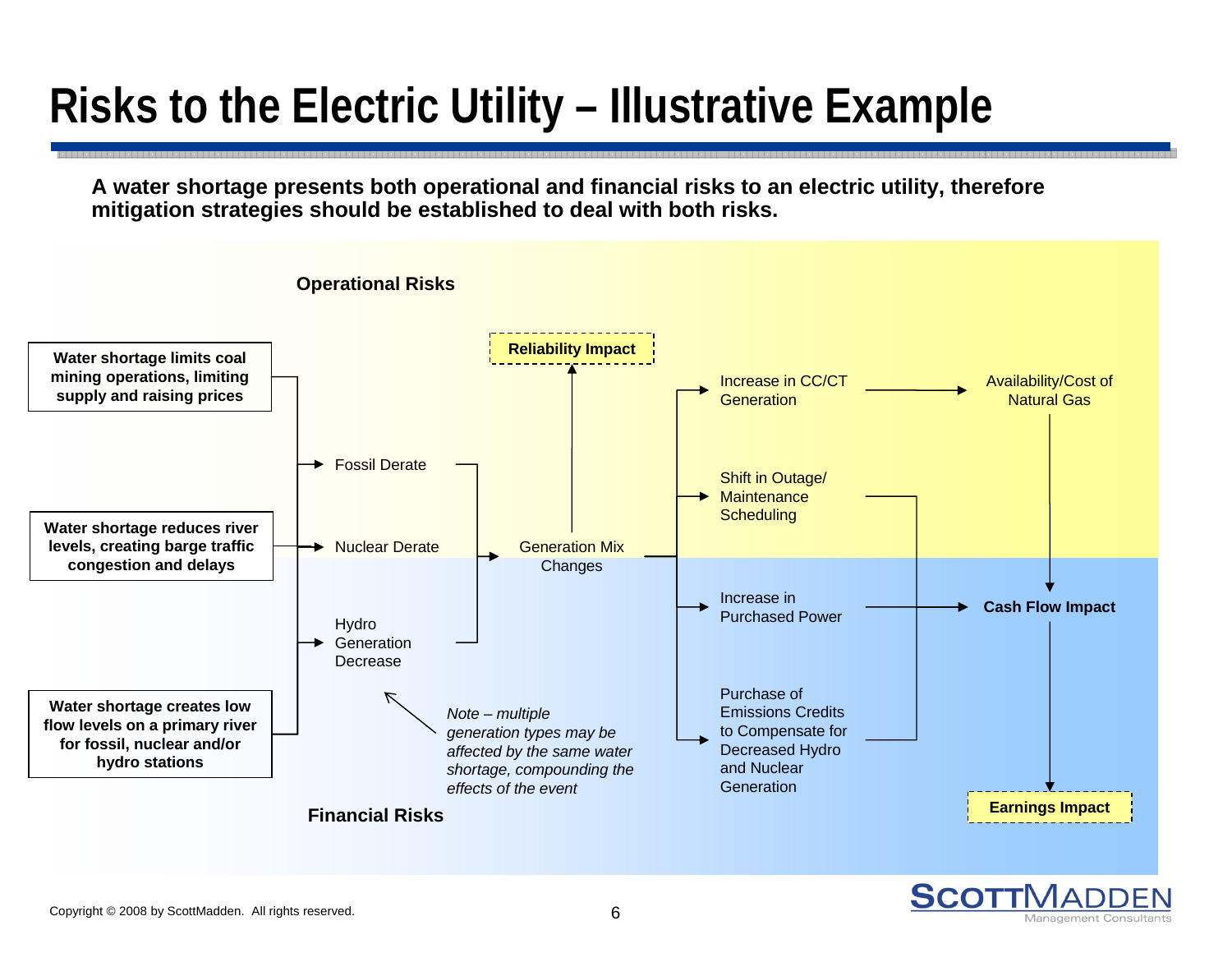*Getting in Front of the Issue*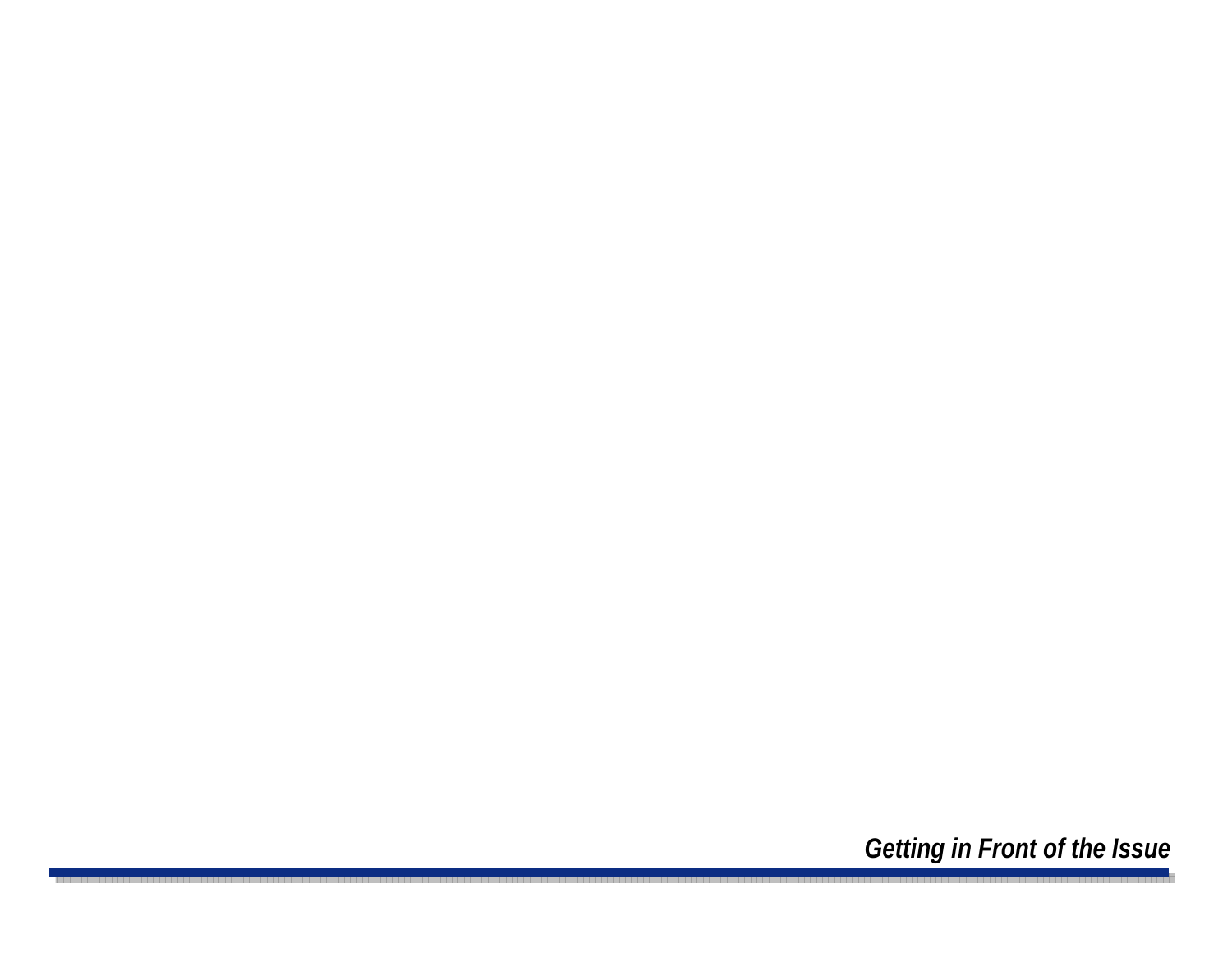## **The ScottMadden Risk Preparedness Model**

### **The ScottMadden Risk Preparedness Model helps calibrate organizational readiness to specific challenges and provides the foundation for further mitigation strategy analysis**



*For water risks, mitigation is primarily designed to create flexibility to react creatively to events rather than to prevent them*

### **Ad-hoc**

- No formal mitigation strategy
- No alternative generation sources identified
- • Reliance on individual initiatives and smart people
- •"Just do it" approach
- No measurements or evaluations

### **Repeatable**

- •Mitigation strategy by plant only
- • No alternative generation sources identified
- • Some processes documented for key activities
- Metrics established by plant, department
- • Water issue appears on risk map
- • Independent departmental response to water risk

#### **Managed**

- Integrated mitigation strategy by group/generation type
- Alternative generation sources established
- • Tightly integrated processes across the organization
- • Metrics integrated across each group

### **Optimized**

- Fully integrated mitigation strategy across the enterprise
- Alternative generation sources secured
- World-class processes are competitive advantages
- Leading and lagging performance metrics established for the organization

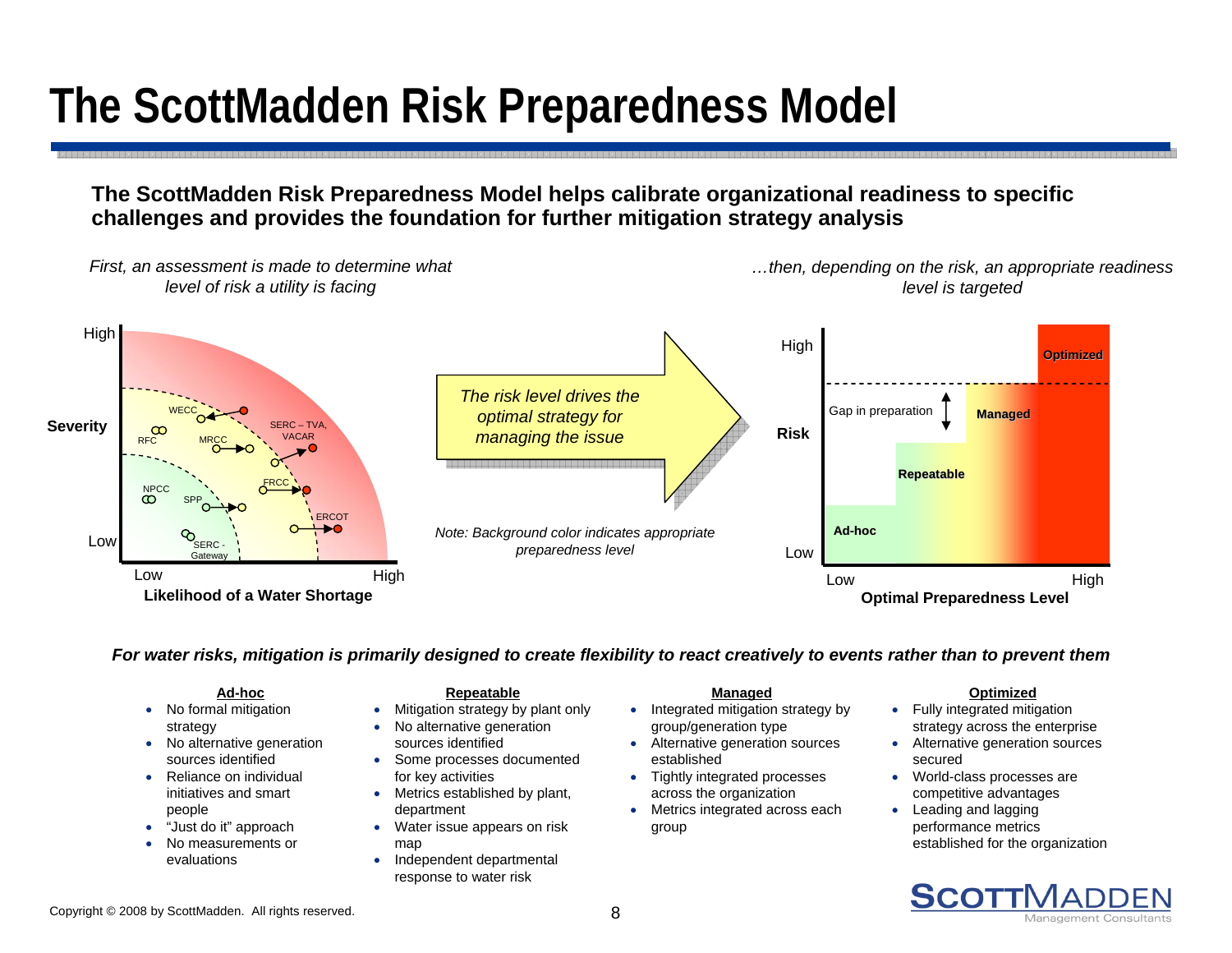## **Project Approach - Risk Preparedness Assessment**

**The sustained water shortage creates the need to place water accurately on the risk map and assess the organization's readiness to respond**





Water risk preparedness will require cooperation and integrated planning from a number of organizations….



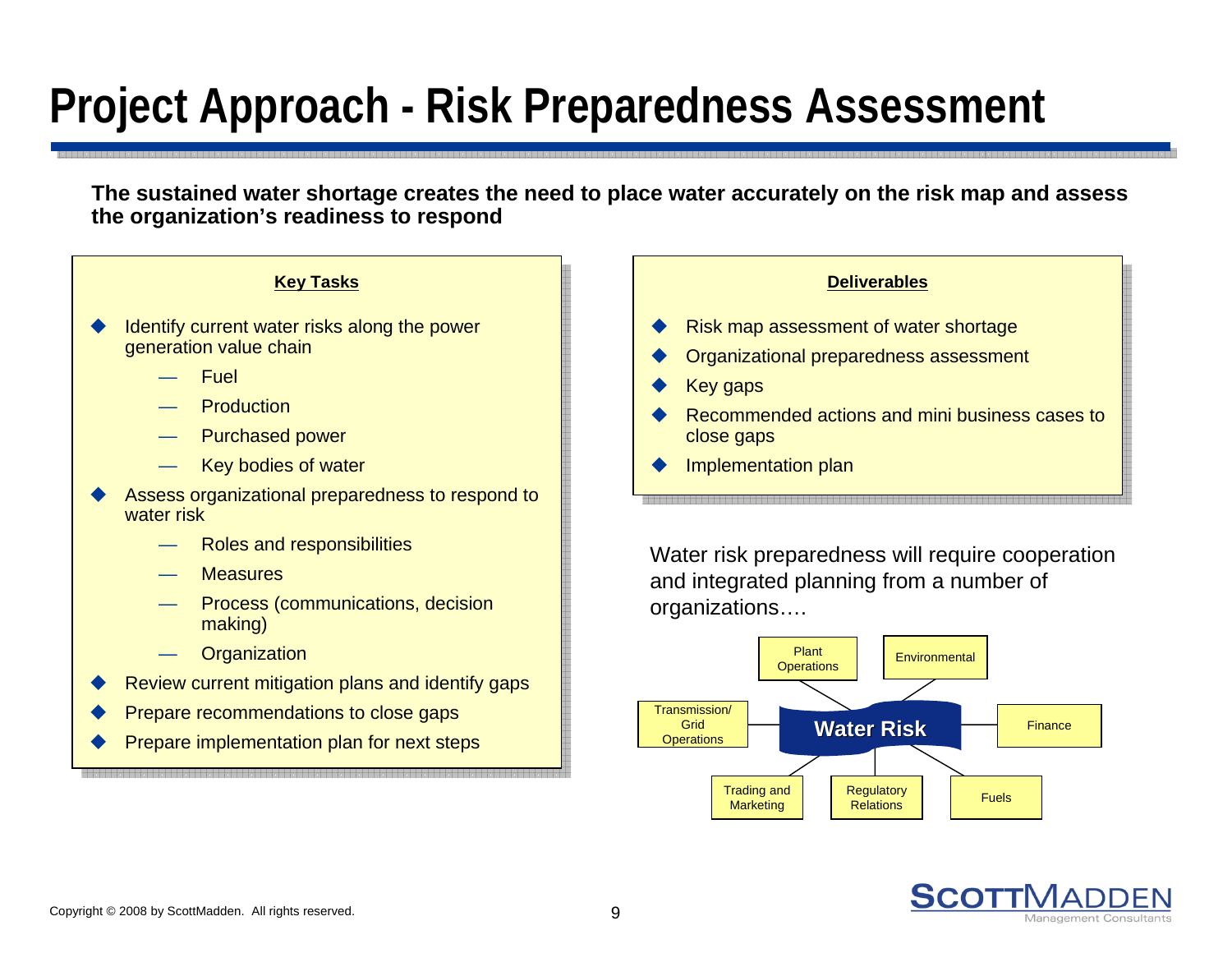## **Typical Schedule - Risk Preparedness Assessment**

| <b>Task</b>                                                                                                                                                                                                                                                                   | <b>Week1</b> | Week 2 | Week 3 | Week 4 | <b>Week 5</b> | Week 6 |
|-------------------------------------------------------------------------------------------------------------------------------------------------------------------------------------------------------------------------------------------------------------------------------|--------------|--------|--------|--------|---------------|--------|
| 1. Planning and Organization<br>◆ Finalize scope<br>♦ Identify data needs<br>♦ Schedule interviews and update meetings                                                                                                                                                        |              |        |        |        |               |        |
| 2. Risk and Preparedness Assessment<br>Conduct interviews and review available<br>documentation<br>◆ Develop organizational preparedness assessment<br>♦ Identify gaps relative to risks<br>♦ Identify primary risks and exposure                                             |              |        |        |        |               |        |
| 3. Opportunity Identification<br>♦ Identify and prioritize mitigation alternatives<br>♦ Identify actions required to achieve improvements<br>◆ Prepare "mini" business cases to support<br>recommended mitigation actions<br>◆ Prepare high-level project plan for next steps |              |        |        |        |               |        |

- ◆ Project takes four to six weeks, depending on finalized scope
- Begins with interviews with key internal stakeholders (typically 15 to 20 interviews)
- ◆ Includes a review of internal strategy, commitments, requirements, plans, reporting, and other internal documentation
- ♦ Is conducted by small project team comprised of senior-level consultants working collaboratively with key client personnel